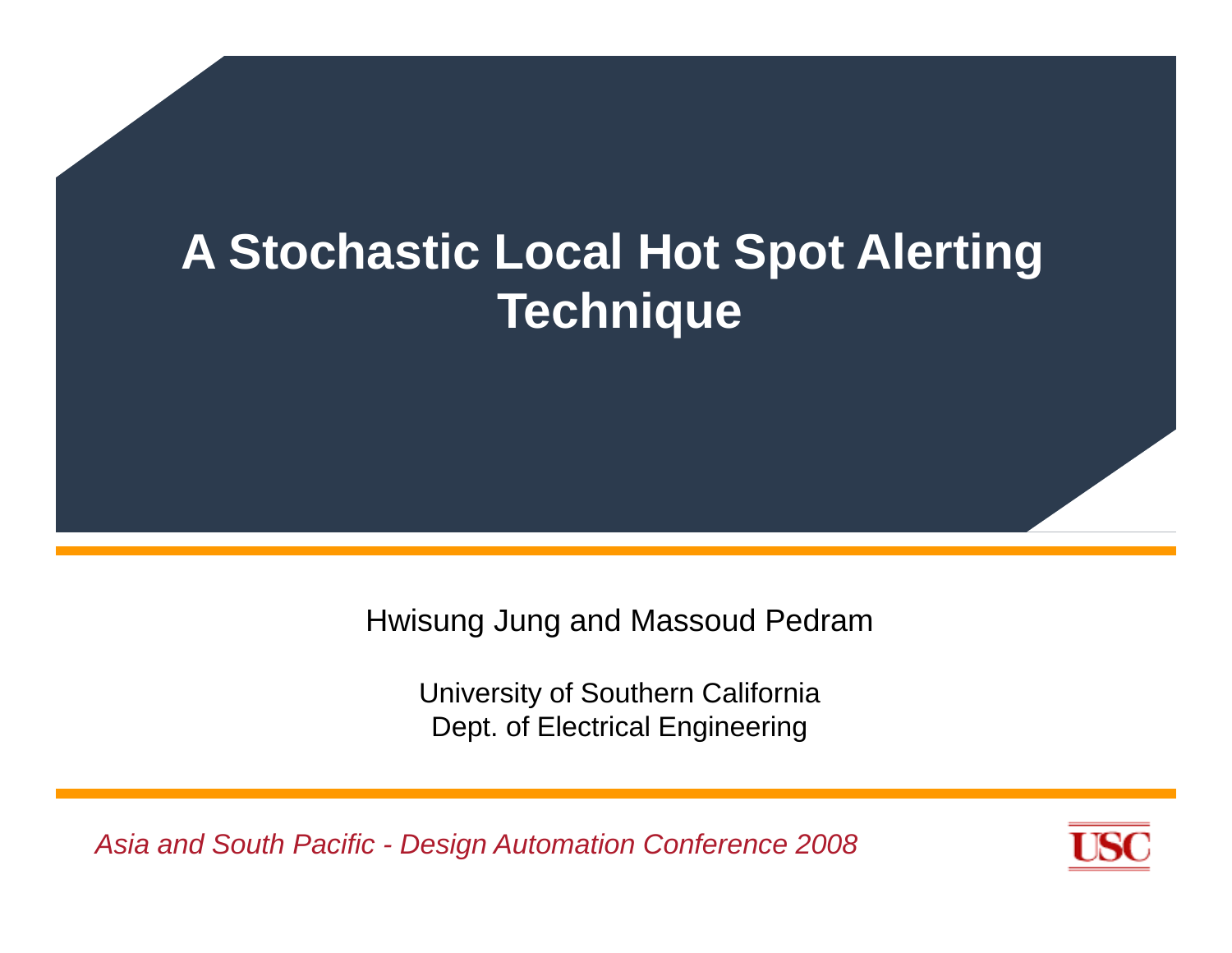## **Overview**

- Motivation and Background
- Uncertainty-Aware Estimation Framework
- The Proposed Hot Spot Alerting Algorithm
- Experimental Results
- Conclusion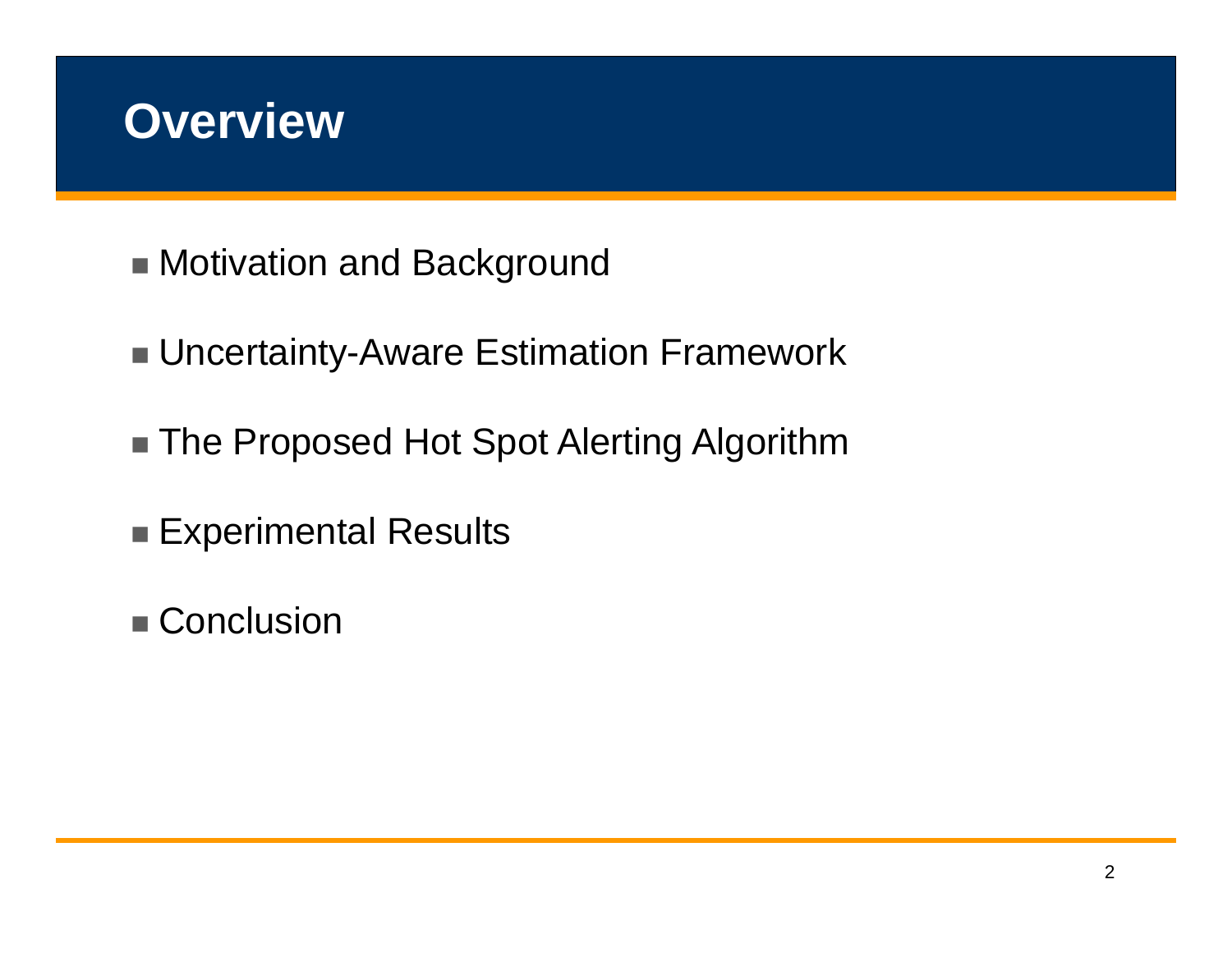# **Introduction**

## ■ As IC process geometries shrink below 65nm

- $\Box$  Higher power density
- □ Higher operating temperature
- Lower circuit reliability
- Thermal management is a major design requirement
	- Elevated temperature increases leakage and lowers performance
	- $\Box$  Gate oxide lifetime is highly dependent on the  ${\sf T}_{\sf J}$  of IC

### $\blacksquare$  Local hot spots are becoming more prevalent

- Thermal runaway; CMOS latch-up
- Functional and/or timing errors; accelerated aging



*Timely identification and elimination of hot spots is a key goal*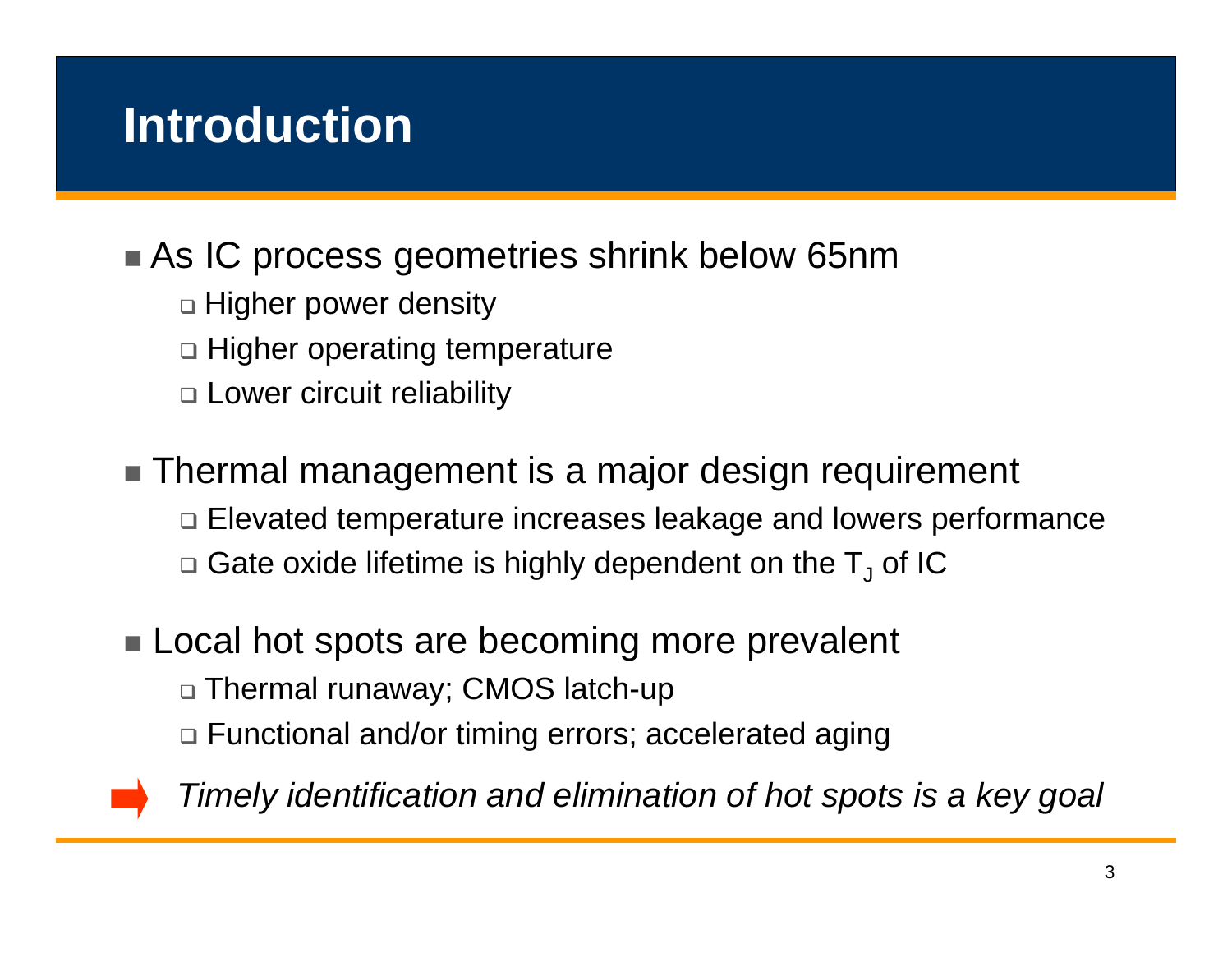## **Some Relevant Prior Work**

- K. Skadron, et al. (ISCA 2003)
	- □ An architectural-level thermal model, *HotSpot*
- W. Huang, et al. (DAC 2004)
	- $\Box$  A compact thermal model for temperature-aware design
- D. Brook, et al. (HPCA 2001)

A thermal control mechanism mechanism, *Wattch*

- J. Srinivasan, et al. (ICS 2003) Predictive dynamic thermal management
- R. Mukherjee, et al. (DAC 2006)
	- Thermal sensor allocation and placement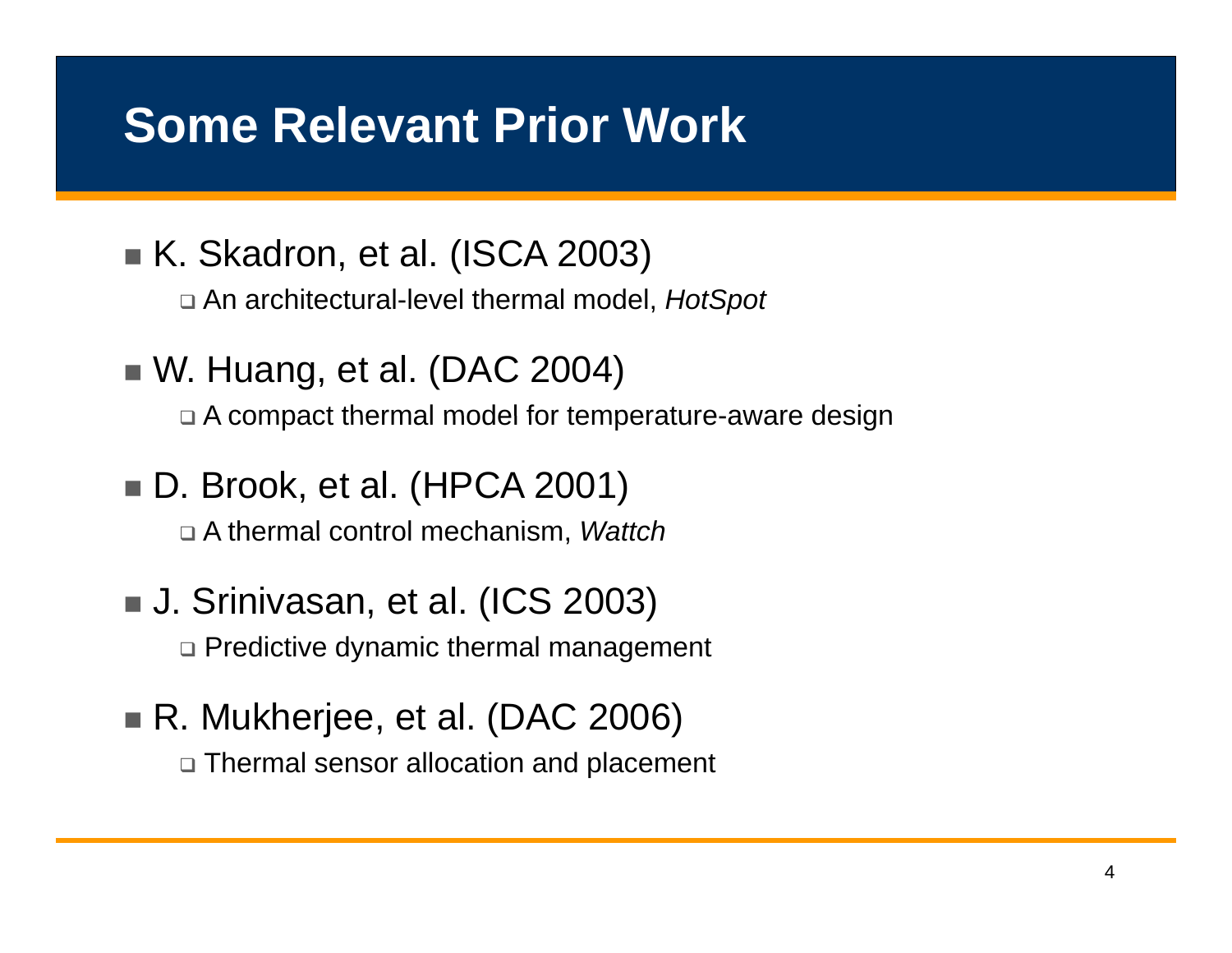# **High Level Explanation of the Problem**

### ■ Many researchers have examined techniques for:

- $\Box$  Thermal modeling considering the chip-package-heat sink interface characteristics
- $\square$ Dynamic thermal management to control rapid temperature rise

## ■ These techniques suffer from the following:

- Thermal modeling based on equivalent circuit models cannot accurately account for real structures with complex shapes and boundary conditions
- $\textcolor{black}{\mathord{\textsf{u}}}$  Thermal management utilizing external thermal sensors tend to provide readings which are often late and/or are inaccurate
- □ On-chip sensors are expensive to employ and suffer from noise, nonlinearity, and low response speed
- There is thus uncertainty in identifying local hot spots
	- Stochastic modeling and early prediction of local (zone-based) temperatures is a necessity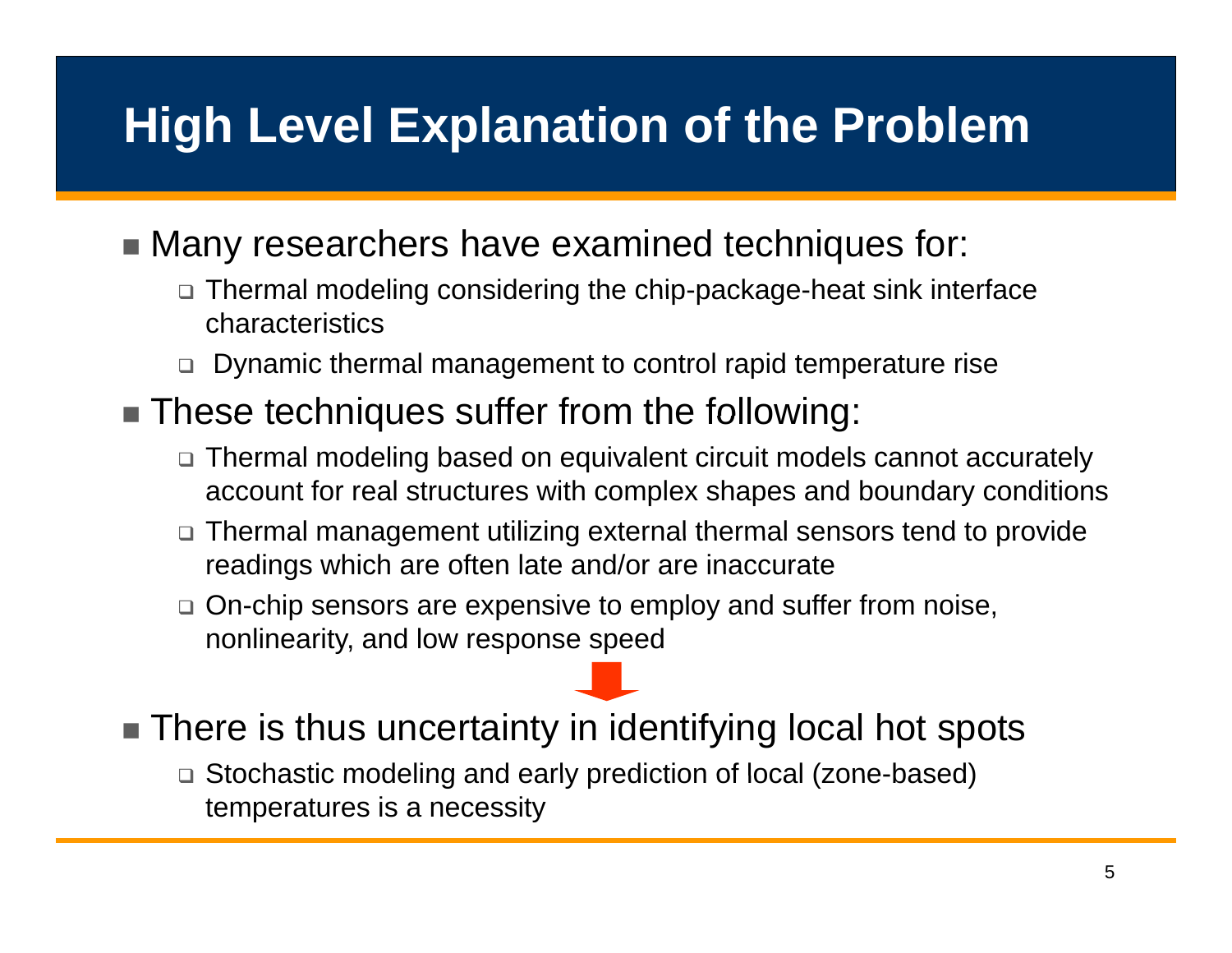# **Background (1/3)**

## ■ IC package can be characterized by its thermal resistance

- $\Box$  Heat is transferred from the die into the ambient air
- Value of the thermal resistance along with the on-chip power dissipation determines the temperature rise of the junction above a reference point





Heat flow in the PBGA + HS package One of the IC package heat transfer paths and<br>the corresponding thermal resistive model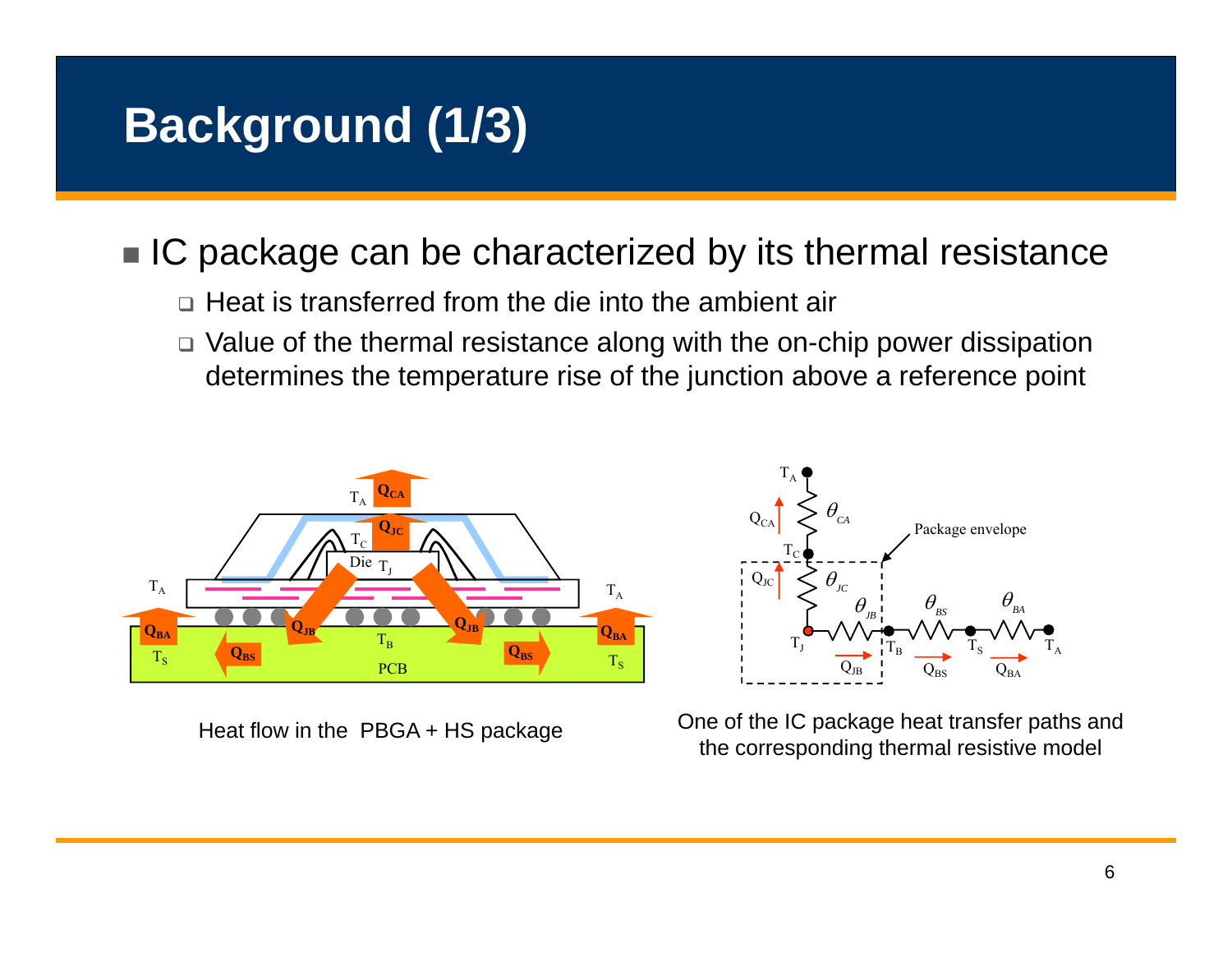# **Background (2/3)**

**Tale** Thermal resistance is defined as

$$
\theta_{JX} = (T_J - T_X) / P
$$

- $\Box$   $\theta_{\mathsf{JX}}$  is the thermal resistance from device junction to specific point
- $\Box$   ${\mathcal T}_J$  is the device junction temperature
- $\Box$   $T_X$  is the temperature of some specific reference point
- *P* is the device power dissipation
- $\blacksquare$  When the reference points are selected as the ambient air, PCB, and case top, we have

$$
\theta_{JA} = \frac{(T_J - T_A)}{P} \qquad \theta_{JB} = \frac{(T_J - T_B)}{P} \qquad \theta_{JC} = \frac{(T_J - T_C)}{P}
$$

Junction-to-air

Junction-to-board Junction-to-case

 $\Box$   $\mathcal{T}_\mathsf{A}$ ,  $\mathcal{T}_\mathsf{B}$  and  $\mathcal{T}_\mathsf{C}$  denote the temperatures of ambient air, PCB, and case top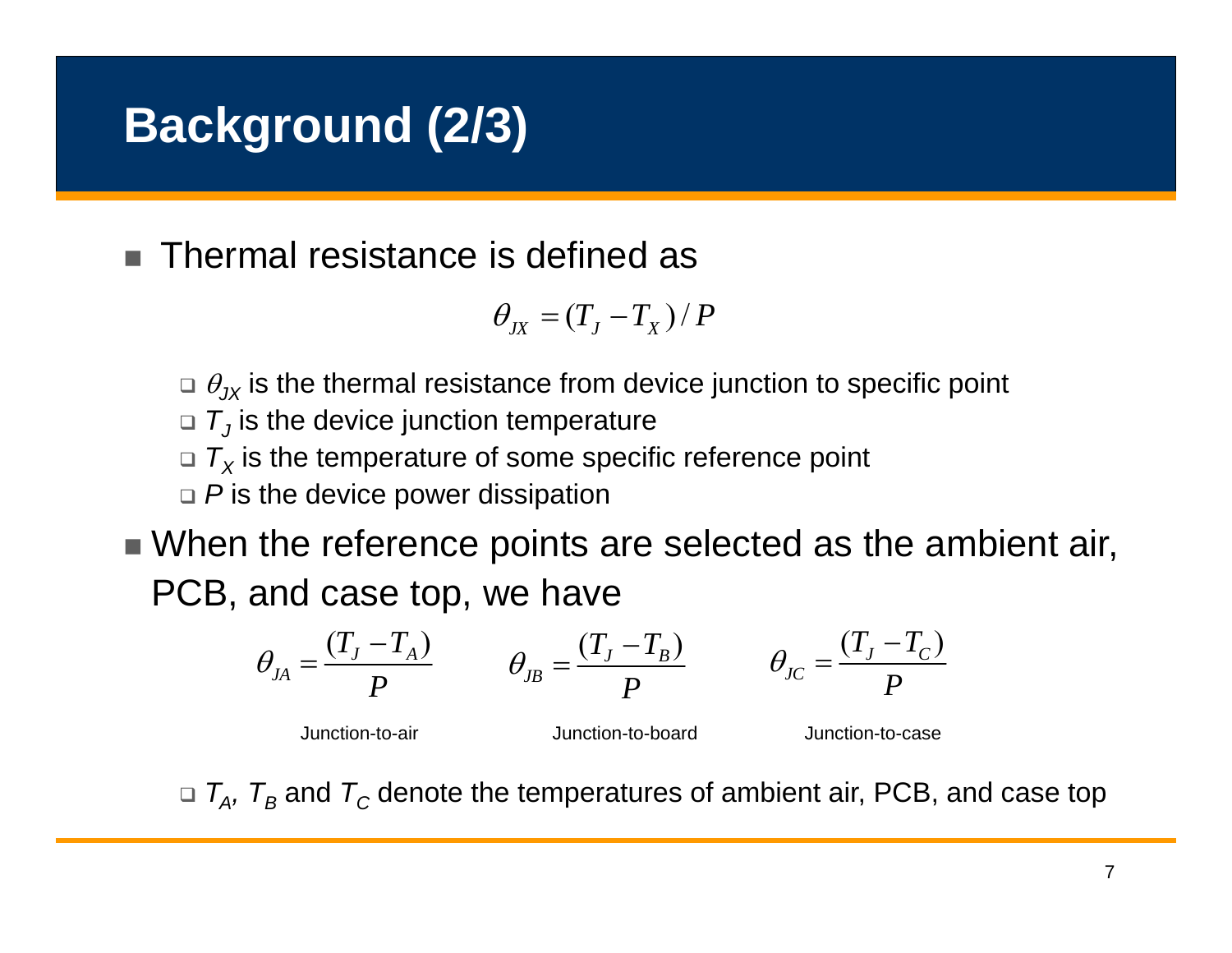# **Background (3/3)**

Junction-to-air thermal resistance may be calculated as

$$
\theta_{\scriptscriptstyle JA} = \left(\frac{1}{\theta_{\scriptscriptstyle JB} + \theta_{\scriptscriptstyle BS} + \theta_{\scriptscriptstyle BA}} + \frac{1}{\theta_{\scriptscriptstyle JC} + \theta_{\scriptscriptstyle CA}}\right)^{-1}
$$

 $□$  Junction temperature is estimated as:  $T_{_J}$  =  $T_{_A}$  +  $P$   $\cdot$   $\theta_{\scriptscriptstyle{J\!A}}$ 

- $\Box$  The goal of thermal design is to make the  $\theta_{\jmath$  value small so that the junction temperature  $\, T_{J}$ does not exceed some specified maximum value
- $\blacksquare$   $\theta_{\jmath\mu}$  cannot be modeled directly due to the complexity of thermal models for the substrate, package, and board stack and the cooling system which is in-place
	- $\Box$  In addition,  $\theta_{\sf JA}$  is typically taken to be a single parameter under the assumption that P is distributed uniformly across the die, which is unrealistic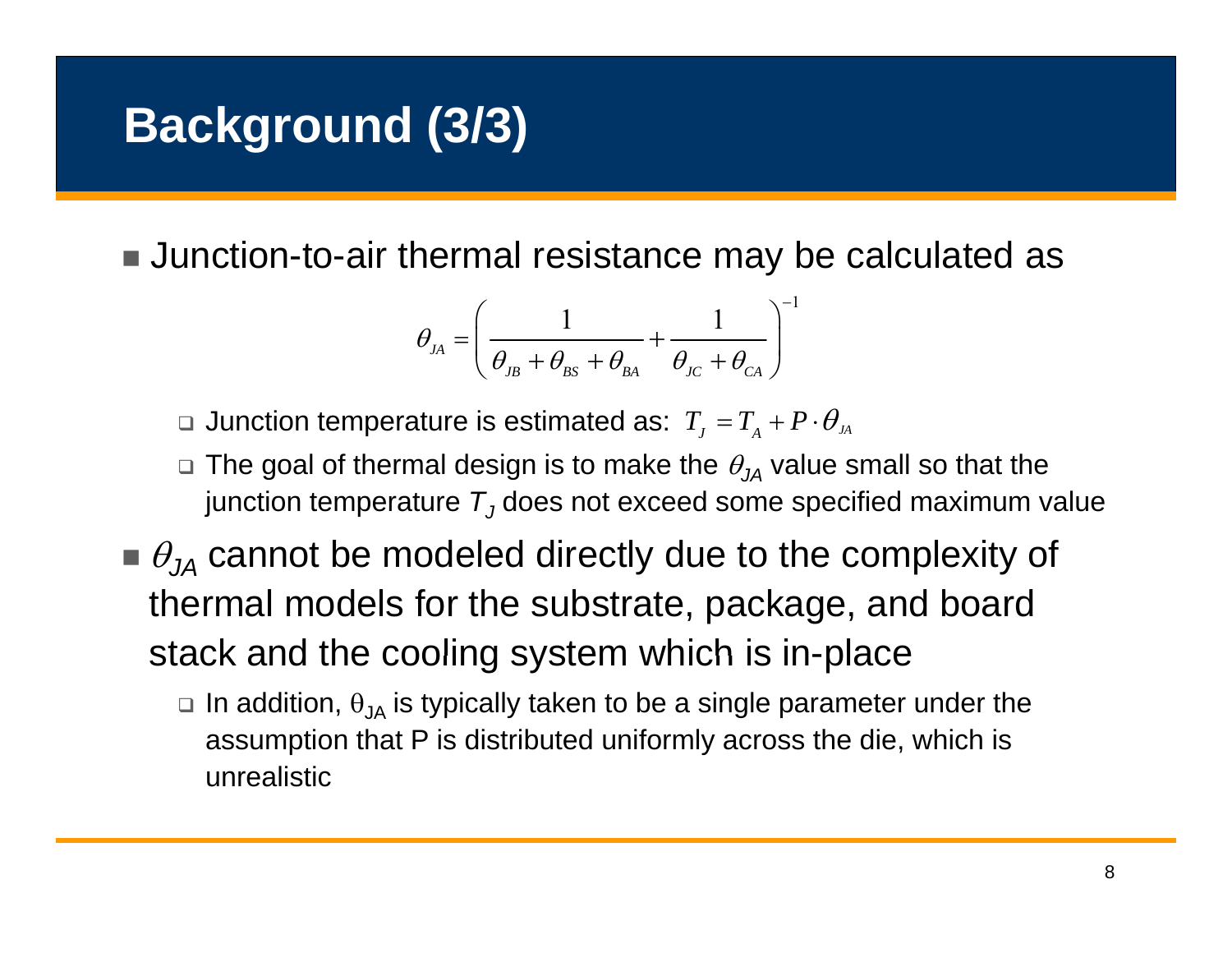# **Overview of the Proposed Solution**

- $\blacksquare$  We develop a hot spot alerting technique by estimating the *junction temperature* and the *system power state* 
	- The thermal time constant of the die is larger than the circuit clock speed
	- Recognizing a temperature rise by relying on thermal sensors and subsequently employing thermal control mechanisms can result in too late a response (i.e., a corrective action to avoid thermal problems)
- Our proposed hot spot alerting technique combines:
	- State estimation for the junction temperature using Kalman Filter (KF)
	- State estimation for the system power dissipation using Partially Observable Markov Decision Process (POMDP) model

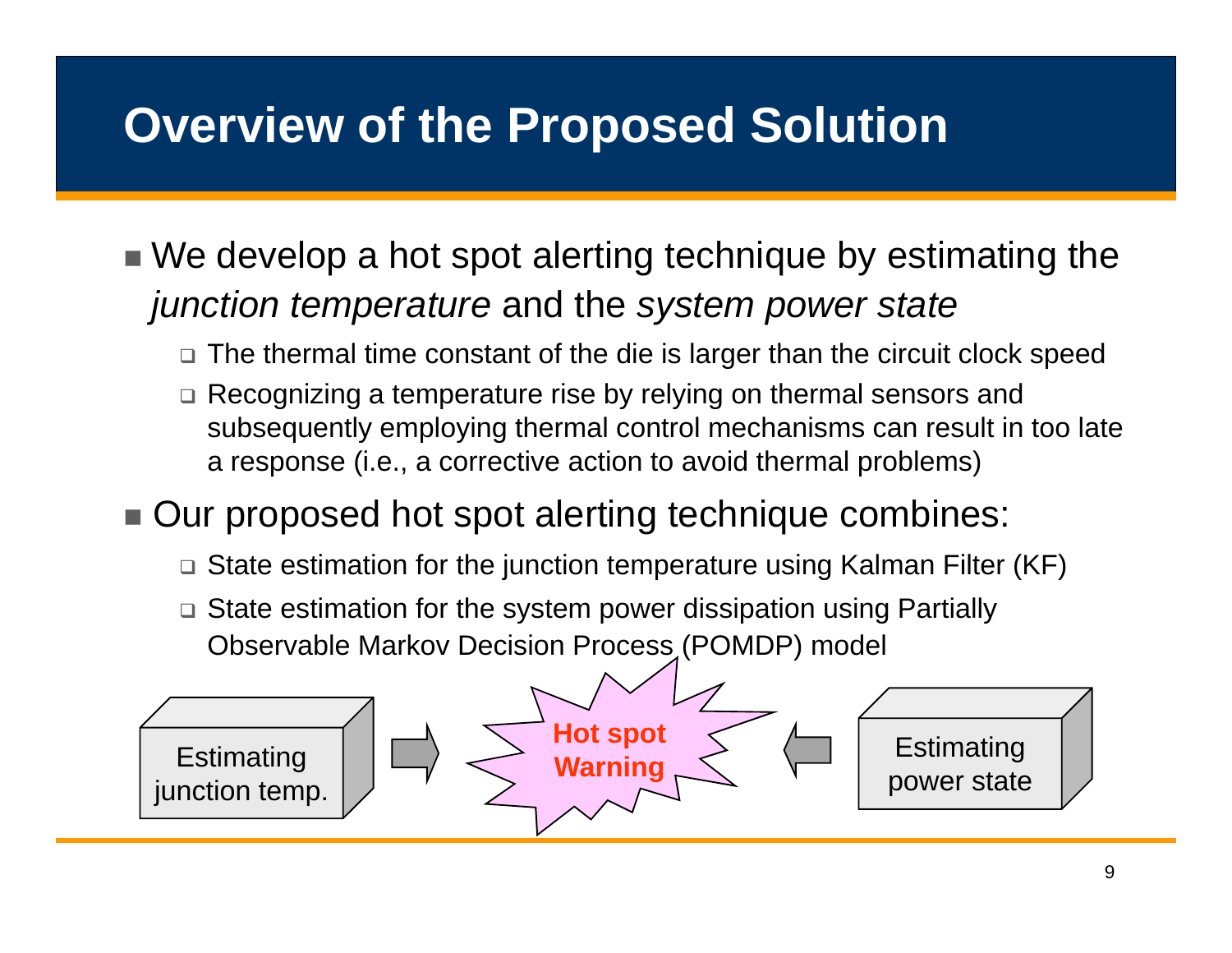# **Architecture of the Estimation Framework**

■ Use (external temperature) observations to estimate the Junction Temperature (T $_J$ ) and the Power state (pwr $_{\mathit{MAP}}$ )



#### **Uncertainty-aware hot spot warning framework**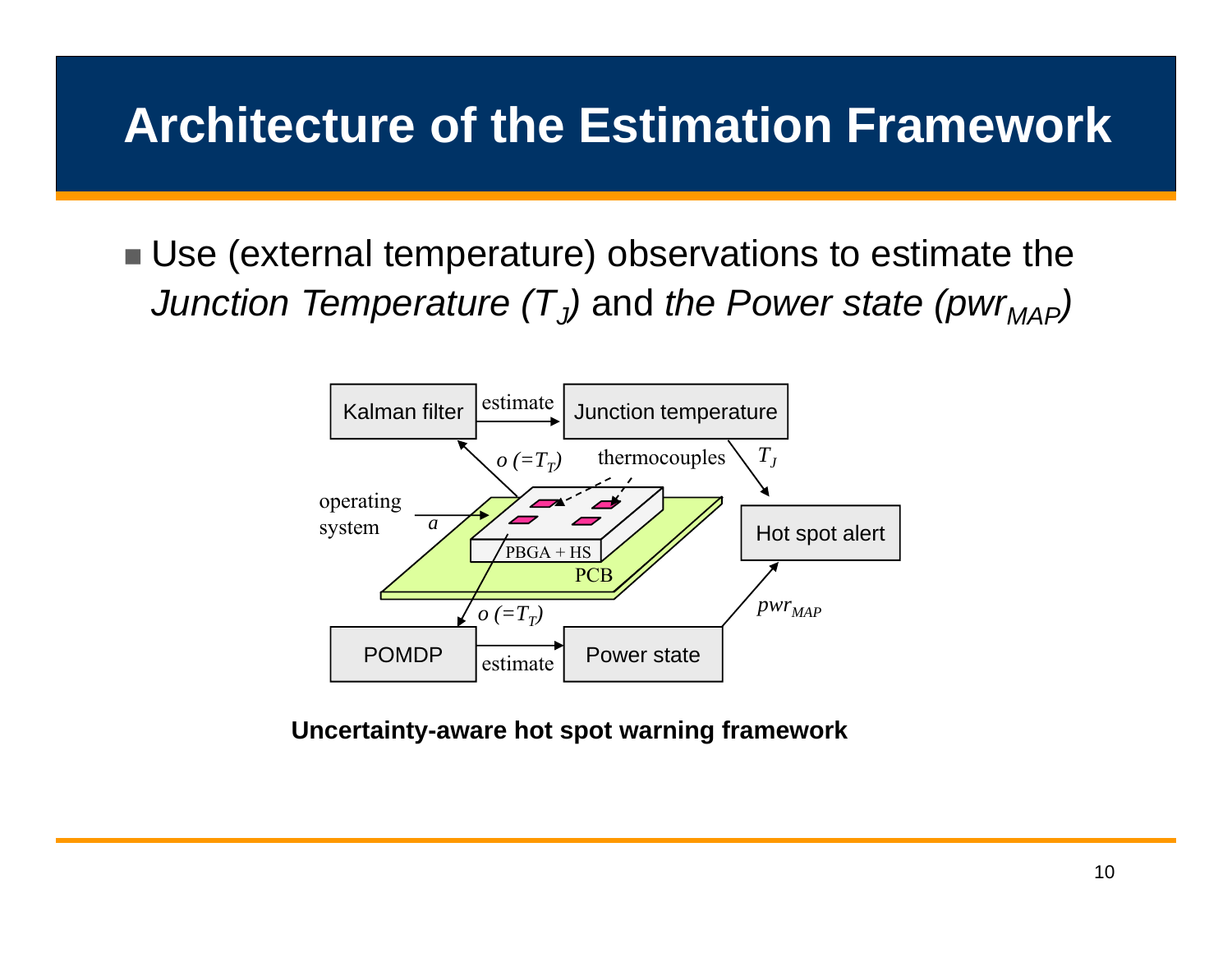# **Temperature Estimation**

## ■ Kalman Filter

- $\Box$  Estimate the state of a system based on the previous state, previous action, and the current observation
- Kalman Filter-based Temperature Estimation (KFTE) Framework
	- $\Box$  s is a state representing the junction temperature  $\mathcal{T}_J$
	- □ *a* is an action (voltage-frequency assignment) issued by the DP/TM
	- $\Box$  *o* is a temperature observation  $\mathcal{T}_{\mathcal{T}}$
	- **X** denotes a state transition matrix
	- □ Y denotes an action-input matrix
	- **Z** denotes an observation matrix

 $s^{t+1} = \mathbf{X} s^t + \mathbf{Y} a^t + u^t, \quad u^t \sim N(0, Q^t) \quad$  u: the temperature variation

 $\overline{\bm{v}}^{t+1} = \mathbf{Z} \overline{\bm{s}}^{t+1} + \overline{\bm{v}}^{t+1}, \qquad \overline{\bm{v}}^{t+1} \sim N(0, R^t) \quad \text{$\bm{\kappa}$ the observation noise}$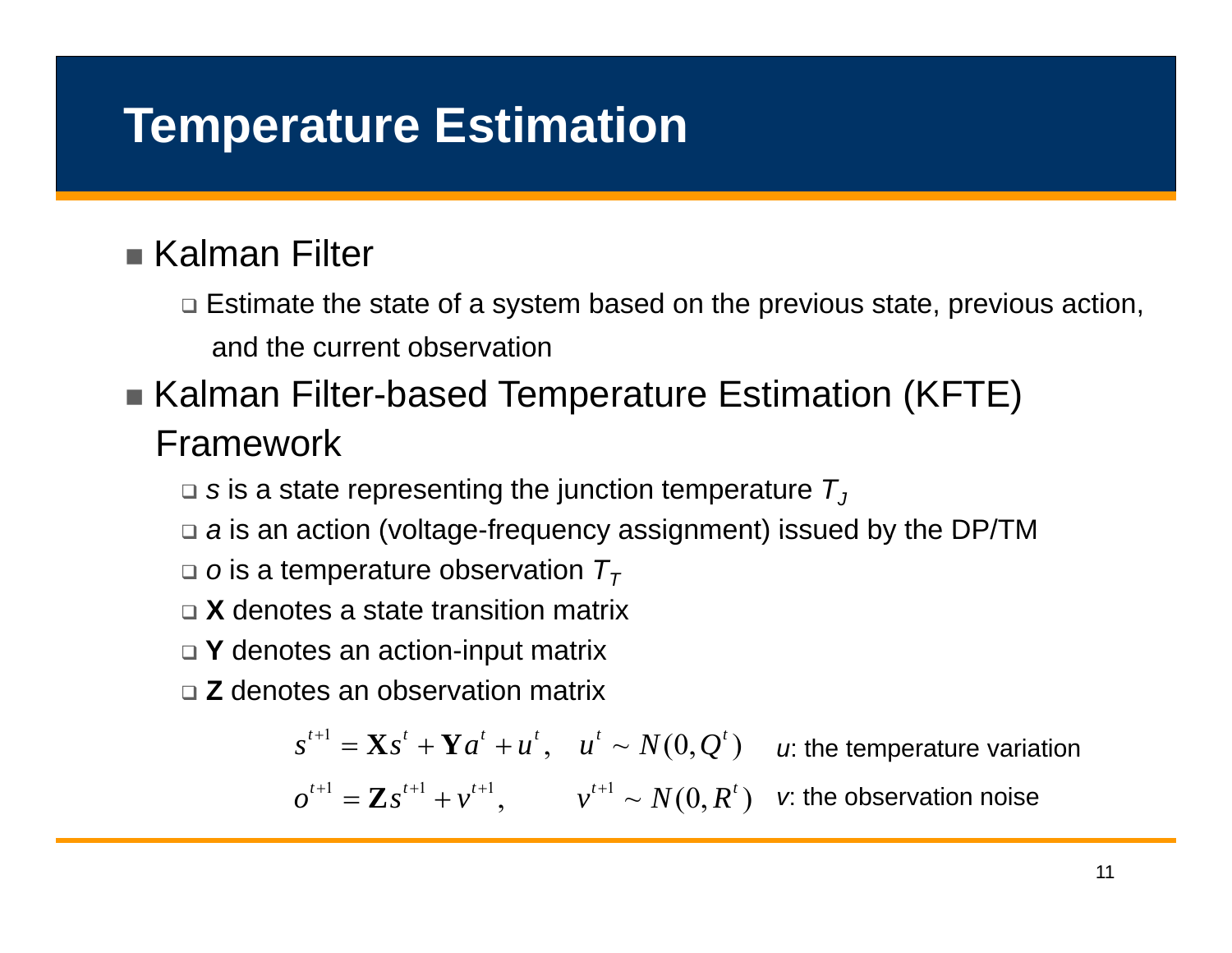# **Temperature Estimation (Cont'd)**

#### ш Estimation of the junction temperature of the chip

□ Based on the Kalman Filter

Initialize



Junction temperature estimation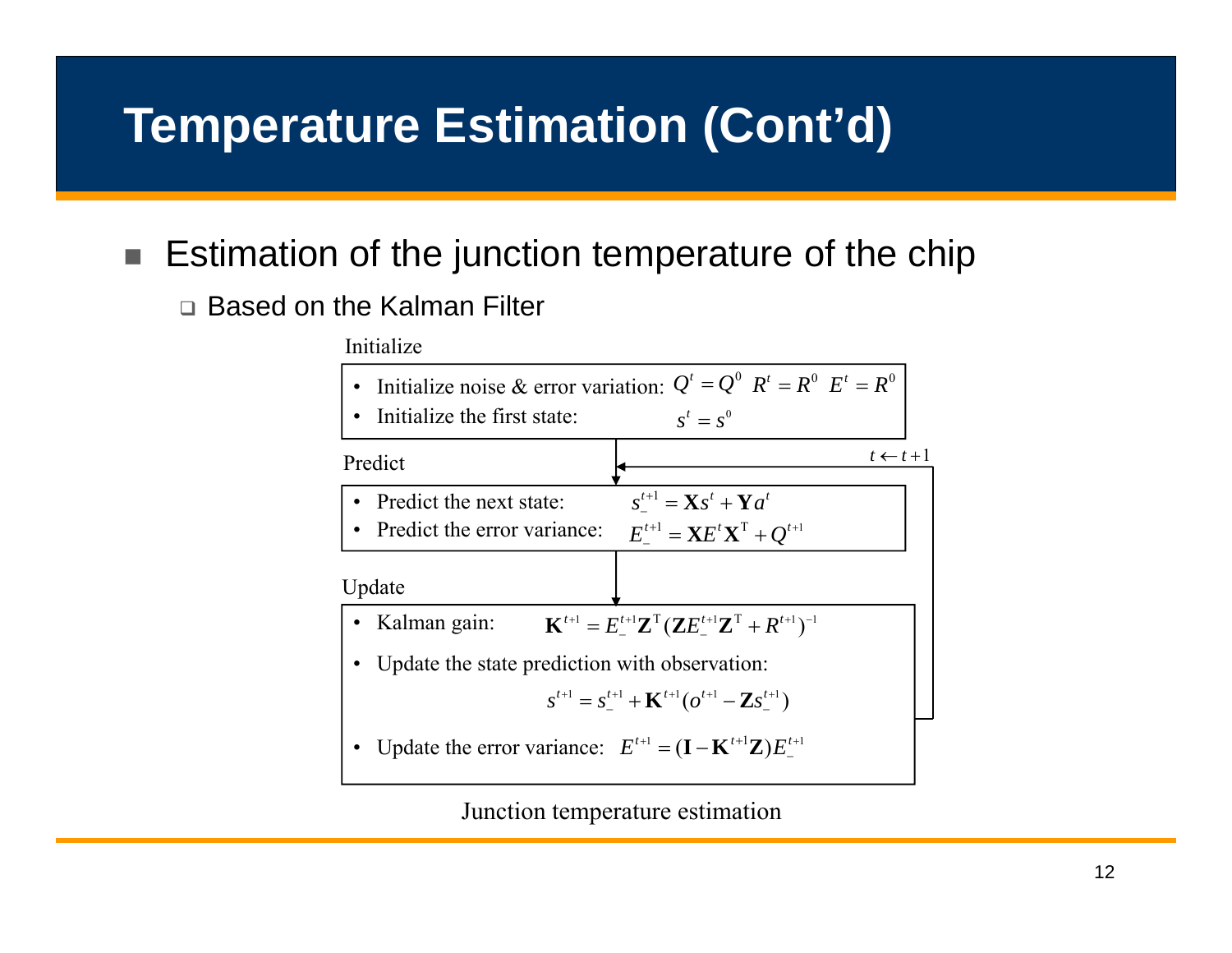# **Power State Estimation**

### ■ POMDP (Partially Observable Markov Decision Process)

 $\Box$  It is a model for deciding how to act in an accessible, stochastic environment with a known transition model

 $\textcolor{orange}\textsf{\texttt{u}}$  it can model uncertainty and non-determinism in observations

## $\blacksquare$  POMDP is a tuple <S, A, O, T, Z> such that

- *S* is a finite set of discrete states
- *A* is a finite set of actions
- □ O is a finite set of observations
- $\textcolor{orange}\textsf{\scriptsize o}\,$  *T* is a state transition probability function
- *Z* is an observation function
- POMDP may be transformed to a regular (continuous state) MDP by defining and maintaining a *belief state, bt*
	- □ Vector *b* gives the probability distribution over the possible states of the  $f(s) = 1$  $\sum_{s\in S}b^{t}(s)$ system,  $\sum_{s} b^t(s) =$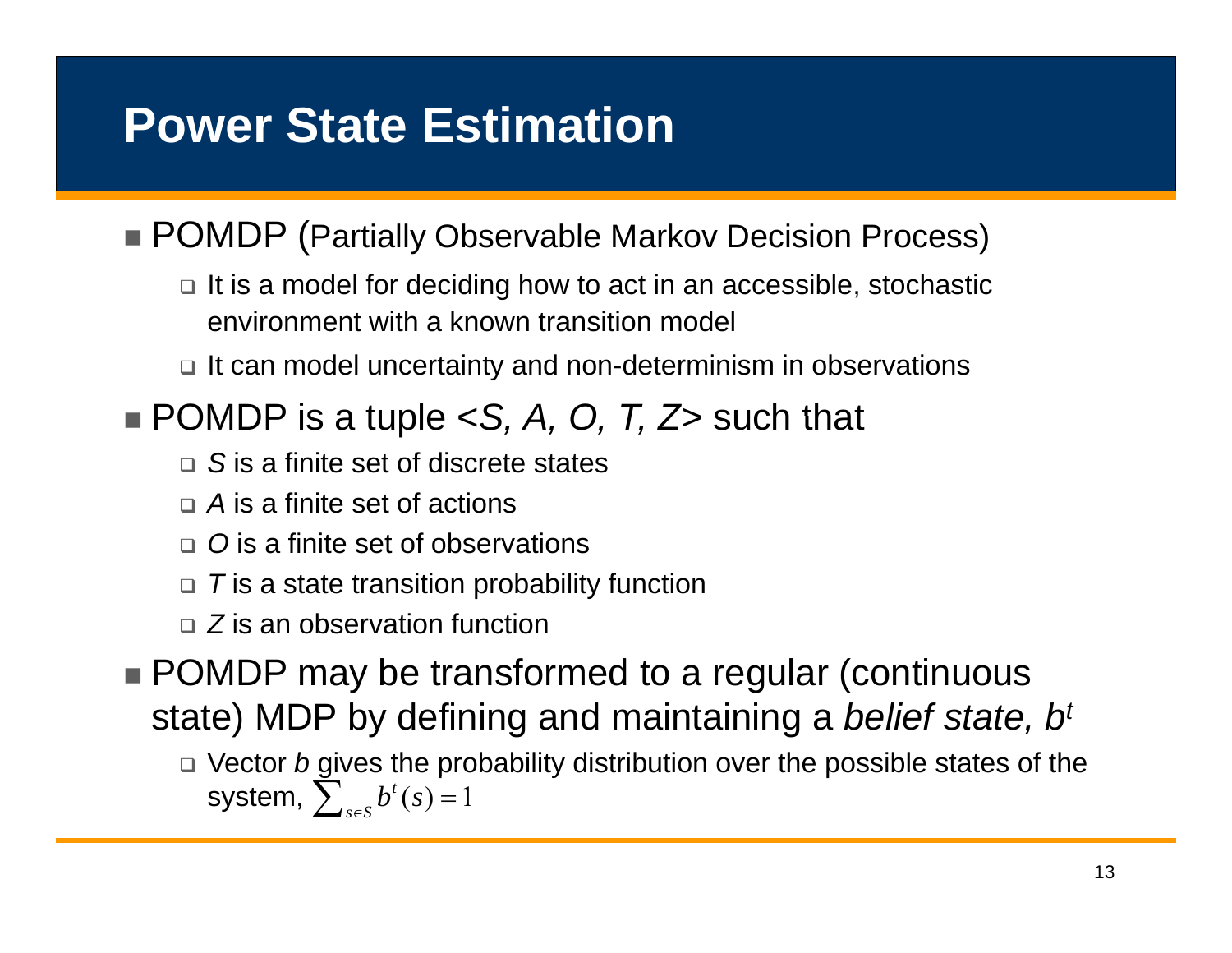## **Power State Estimation (Cont'd)**

### ■ Estimation of the power state of the system

Based on the Bayesian formula:

$$
Prob(b^t | h^t) = \frac{Prob(h^t | b^t) \cdot Prob(b^t)}{Prob(h^t)}
$$

- □ *h* is a stream of action-observation pairs
- *Prob(bt | h)* is the posterior probability density function
- *Prob*(*ht* | *bt*) is the likelihood function
- *Prob*(*ht*) is the prior distribution
- *Prob*(*bt*) is the probability of belief state
- The most probable power state can be computed as the maximum <sup>a</sup> posterior (MAP) estimate under Markovian **assumption as:**  $b_{\text{map}} = \arg \max \ Prob(b^t | h^t) = \arg \max \ Prob(h^t | b^t) \cdot Prob(b^t)$  $\arg\max \mathit{Prob}(a^{t-1}, o^t \mid b^t) \cdot \mathit{Prob}(b^t)$ *MAP* $b \in B$  *b*e *b*  $b_{\text{max}} = \arg \max \text{Prob}(b^t | h^t) = \arg \max \text{Prob}(h^t | b^t) \cdot \text{Prob}(b^t)$  $\in B$  be the set of  $b \in$  $=$  arg max  $Prob(a^{i-1}, o^{\prime} | b^{\prime}) \cdot Prob(b^{\prime})$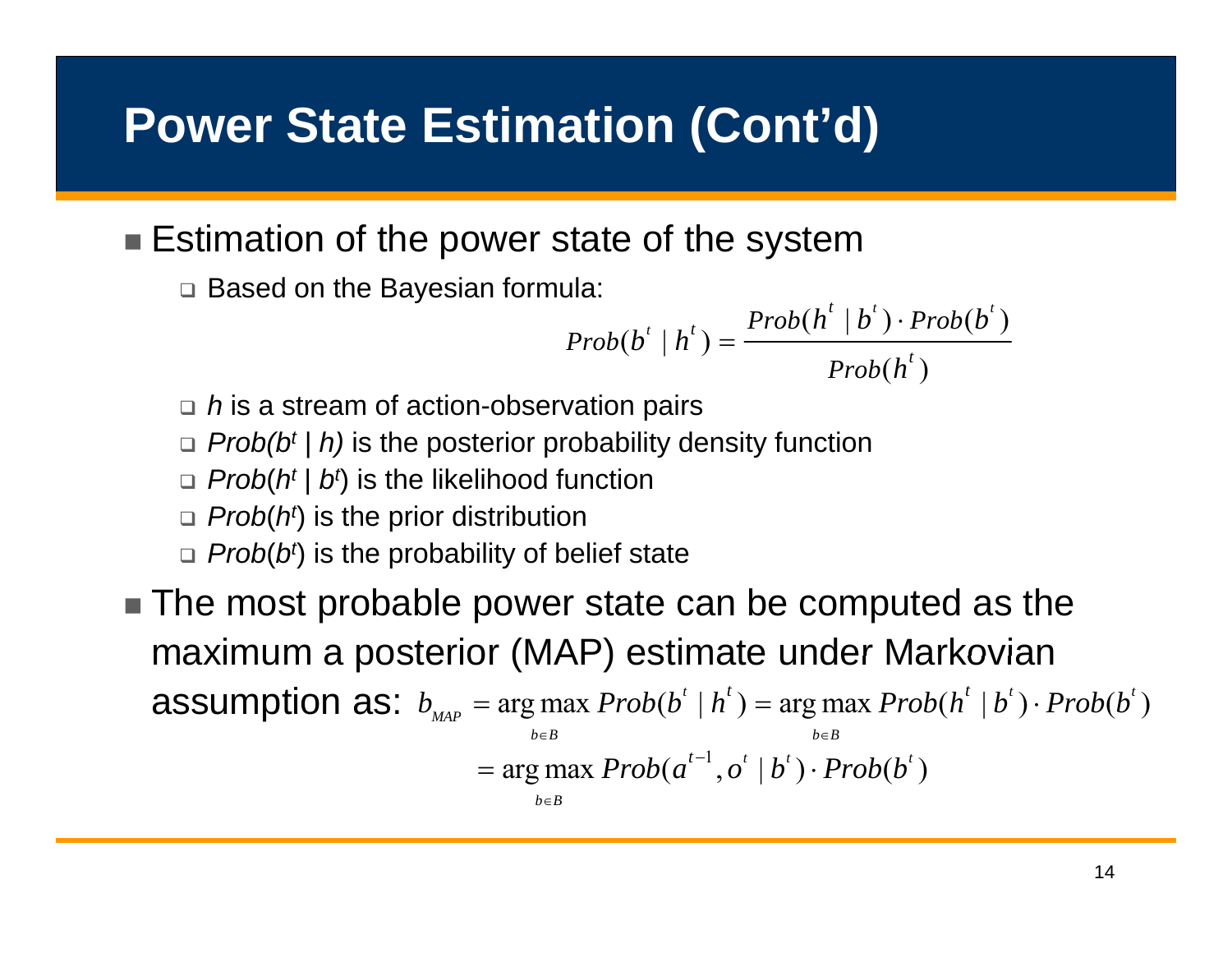## **Flow of the Estimation Framework**

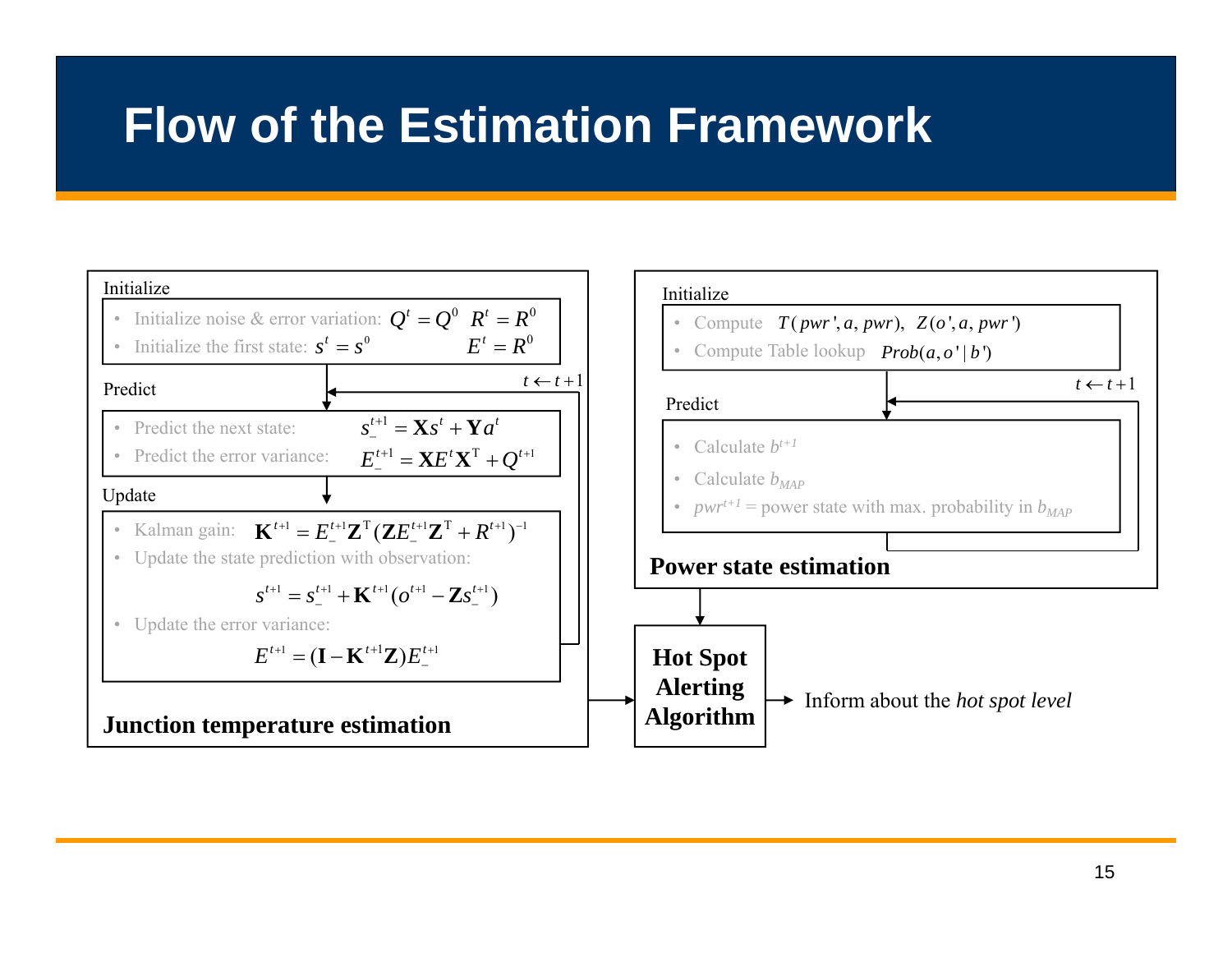# **Hot Spot Alerting Algorithm**

## The proposed hot spot alerting algorithm

- Define *red* and *yellow* hot spot levels in terms of degree of thermal threat
- □  $\mathcal{T}_{a.H}$  and  $\mathcal{T}_{a.L}$  are pre-defined temperature thresholds ( $\mathcal{T}_{a.L}$  <  $\mathcal{T}_{a.H}$ )
- *Pa* is a power dissipation threshold
- □  $G_{j.a}$  is a temp. gradient threshold



| $1:$ do forever           |                                                       |  |  |  |  |  |
|---------------------------|-------------------------------------------------------|--|--|--|--|--|
| 2:                        | predict the junction temperature, $T_i^{t+1}$         |  |  |  |  |  |
| 3:                        | predict the power state of the processor, $pwr^{t+1}$ |  |  |  |  |  |
| $4^{\cdot}$               | if $T_i^{t+1} \geq T_{a,H}$                           |  |  |  |  |  |
| 5:                        | alert <i>red</i> hot spot                             |  |  |  |  |  |
| 6:                        | else if $T_{a,L} \leq T_i^{t+1} < T_{a,H}$            |  |  |  |  |  |
| 7:                        | if $pwr^{t+1} \geq P_a$                               |  |  |  |  |  |
| 8:                        | alert <i>red</i> hot spot                             |  |  |  |  |  |
| 9 <sub>1</sub>            | else                                                  |  |  |  |  |  |
| 10:                       | alert <i>yellow</i> hot spot                          |  |  |  |  |  |
| H:                        | else                                                  |  |  |  |  |  |
| 12:                       | if $\partial T_i / \partial t \ge G_{i,a}$            |  |  |  |  |  |
| 13 <sup>·</sup>           | alert <i>yellow</i> hot spot                          |  |  |  |  |  |
| 14: return hot spot level |                                                       |  |  |  |  |  |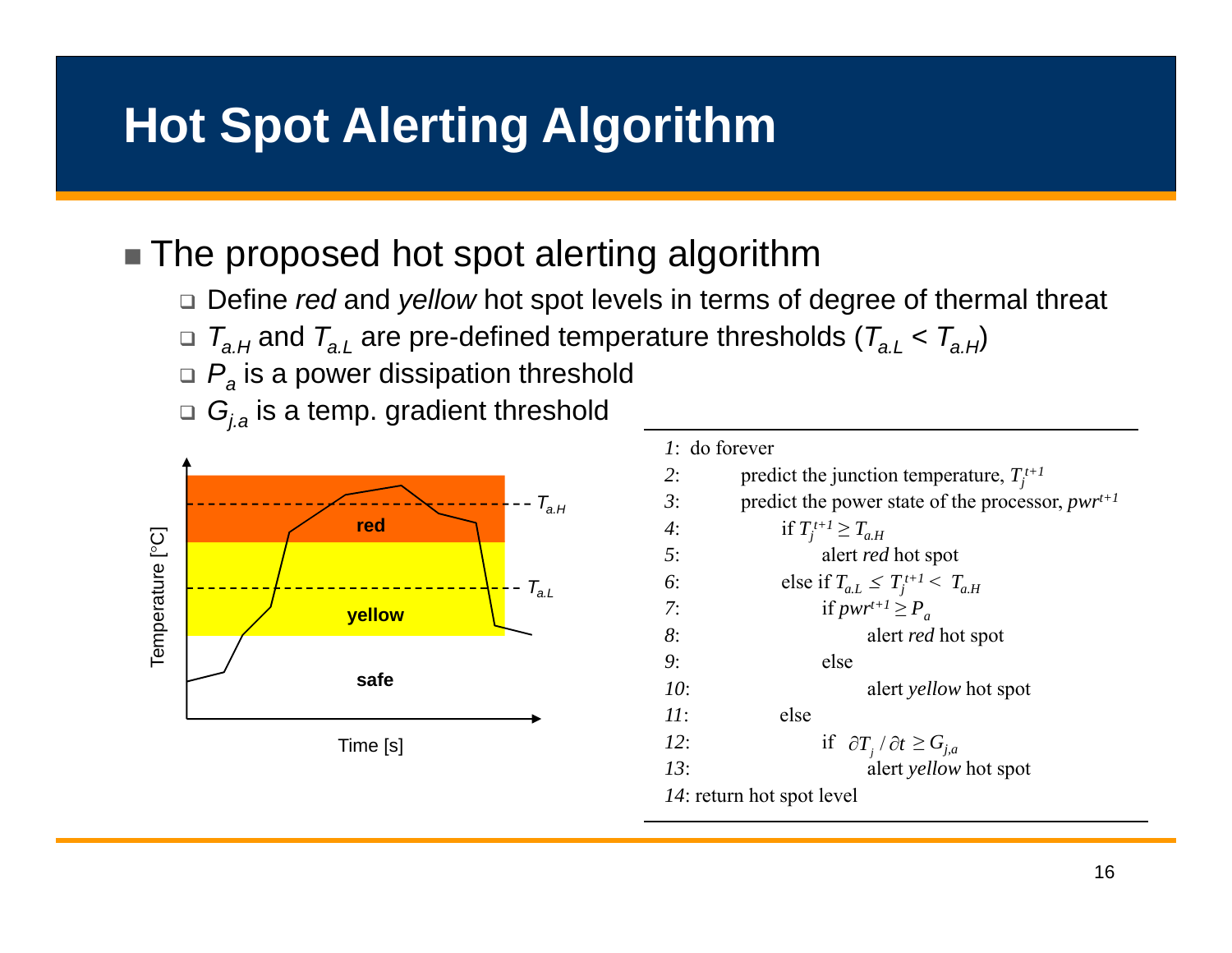# **Experimental Setup**

- The technique is applied to a 32-bit RISC processor
- $\blacksquare$  Set the parameter values for estimation framework

|       | power [W] state |           |               | observation $[°C]$ state |                 |                  |
|-------|-----------------|-----------|---------------|--------------------------|-----------------|------------------|
|       | $pow_1$         | $pow_2$   | $pow_3$       | O 1                      | $\mathcal{O}_2$ | $\boldsymbol{U}$ |
| range | [0.6 1.4]       | (1.4 2.2] | $(2.2 \t3.0)$ | [8693]                   | $(93 \t100]$    | $(100 \t107]$    |

 $\blacksquare$  PBGA package thermal performance data (*T<sub>A</sub>=70°C*)

| Air velocity |        |                   |                   |                    |                      |
|--------------|--------|-------------------|-------------------|--------------------|----------------------|
| m/s          | ft/min | $T_{J\_max}$ [°C] | $T_{T\_max}$ [°C] | $\psi_{JT}$ [°C/W] | $\theta_{JA}$ [°C/W] |
| 0.51         | 100    | 107.9             | 106.7             | 0.51               | 16.12                |
| 1.02         | 200    | 105.3             | 104.1             | 0.53               | 15.62                |
| 2.03         | 300    | 102.7             | 101.2             | 0.65               | 14.21                |

[ $\psi_{JT}$  : Junction-to-top of package thermal characterization parameter]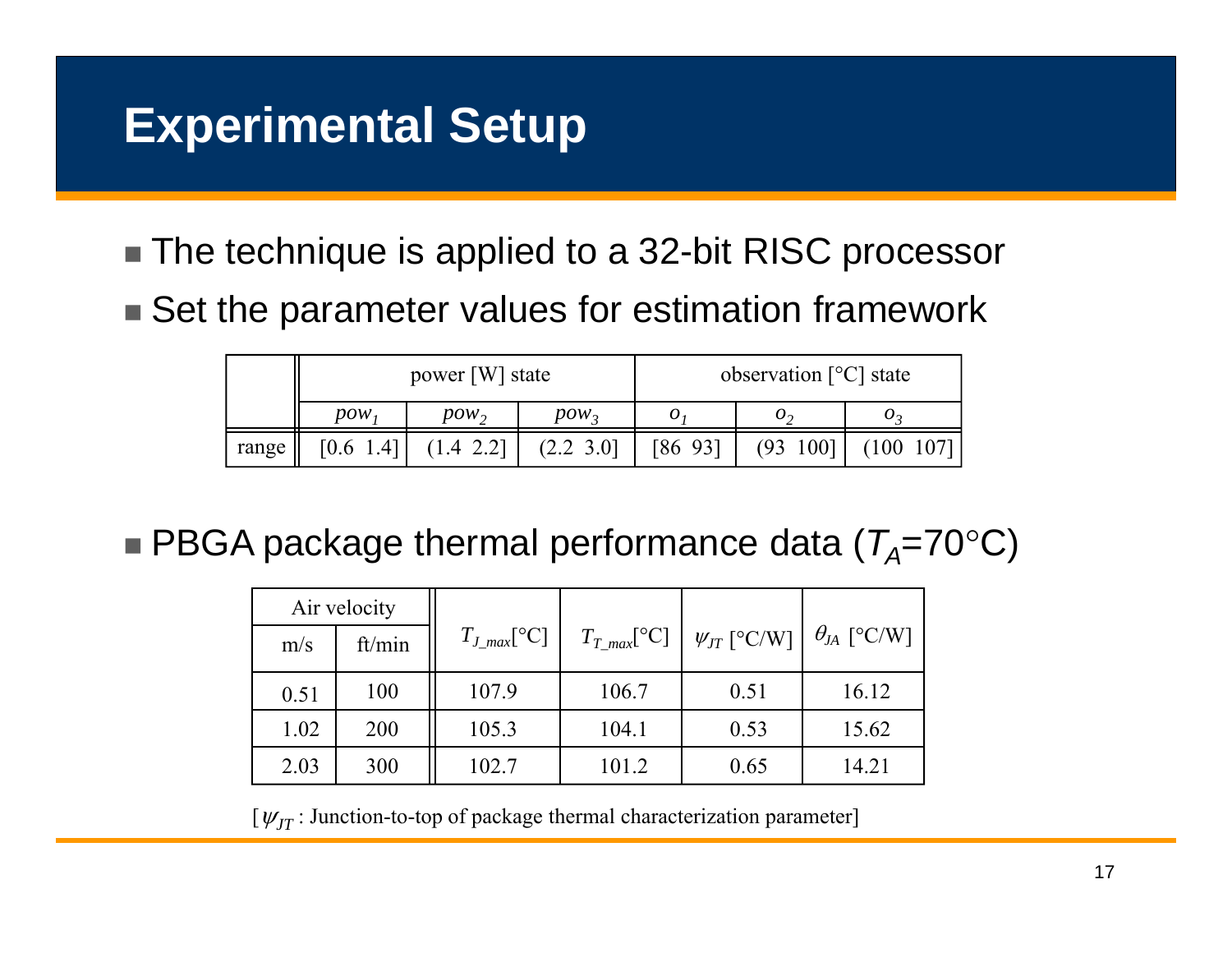# **Experimental Results (1/3)**

■ Choose a sequence of 50 application programs

□ E.g., *gap<sub>1</sub> - gzip<sub>2</sub> - gap<sub>3</sub> -gcc<sub>4</sub> -…- gap<sub>50</sub>.* 

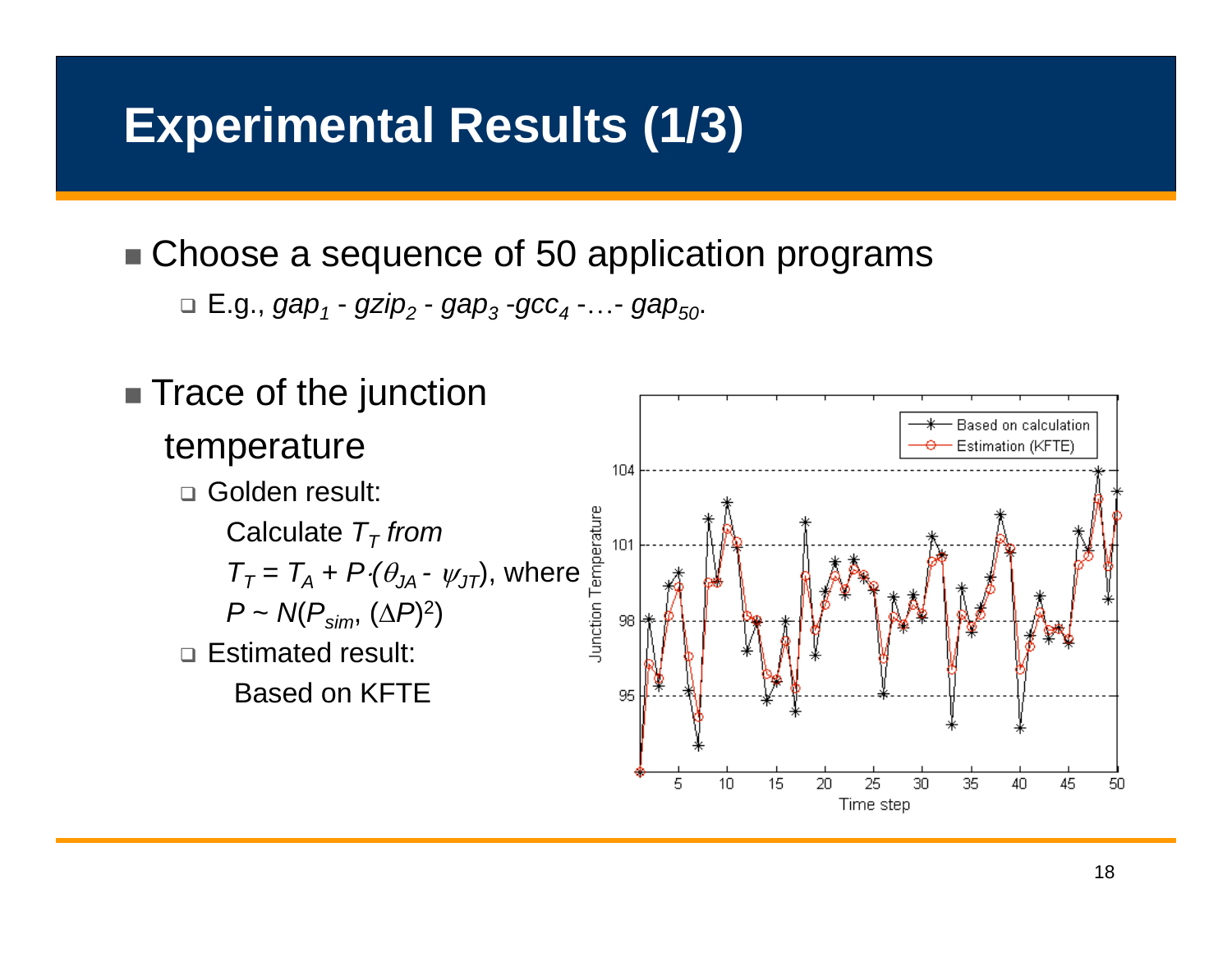# **Experimental Results (2/3)**

## ■ Trace of the power belief state

- □ e.g., belief state(*pow<sub>1</sub>*): probability for power state *pow*<sub>1</sub>
- $\square$  Evaluated by the

POMDP-based

Power Profile Estimation

(P3E) method

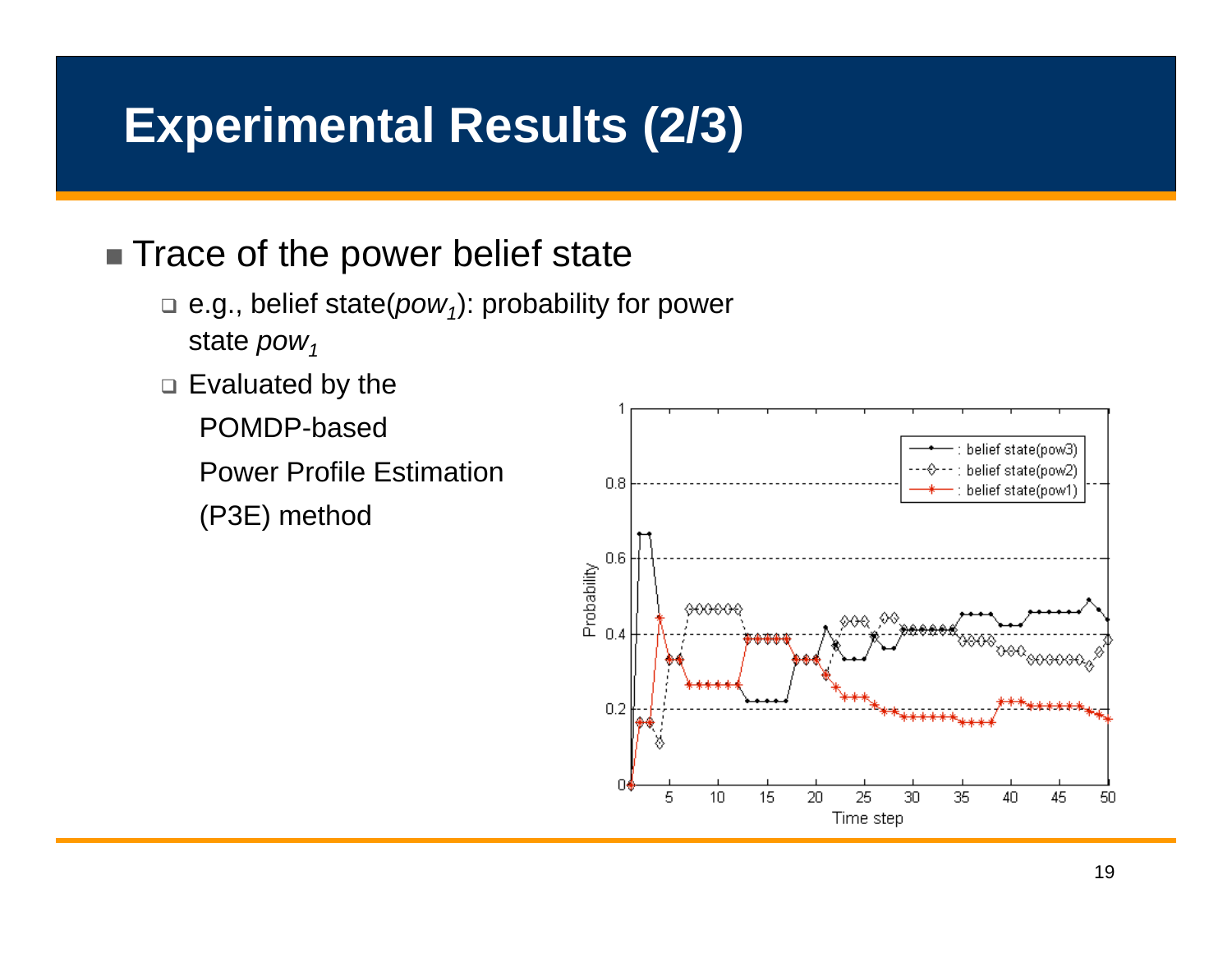# **Experimental Results (3/3)**

## ■ Evaluation of the proposed hot spot alerting algorithm

Hot spot levels defined: *red*, *yellow*, and *safe*